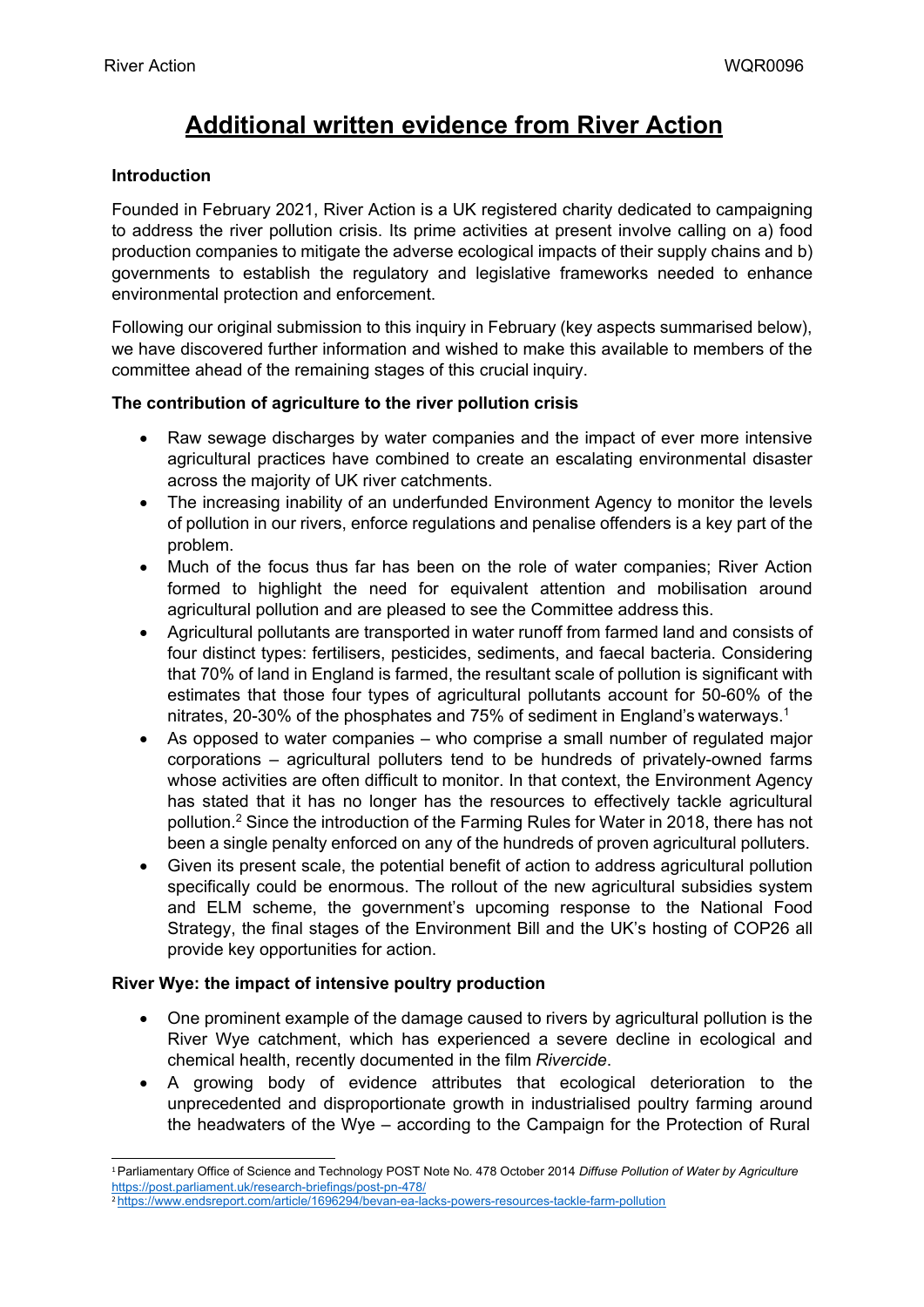Wales, the density of poultry farms has reached a level unmatched in Europe, while in Herefordshire and Shropshire over the past decades poultry units have almost doubled in size and more than tripled in number to 1150 housing 38 million chickens (or 70 times the number of people in those counties).<sup>3</sup>

 That expansion is believed to have led to a two-fold increase in phosphate levels in the lower Wye in the past six years<sup>4</sup> with devastating impacts to the extent that Wales Environment Link has warned wildlife may be permanently affected.<sup>5</sup>

### **Inadequate response from major Wye egg producer Noble Foods**

River Action formed earlier this year in order to apply direct pressure to major agricultural producers and suppliers to take responsibility for the environmental conduct of their supply chains. There are a number of options available to farms and production facilities to prevent damaging run-off and an experienced network of organisations through the Rivers Trust movement on hand to assist in their implementation.

We have focussed our engagement specifically on Noble Foods. As the UK's leading egg producer and owner of well-known premium brands such as Happy Egg, and also as the key player in the Wye catchment, Noble should be demonstrating leadership in the fight to save our rivers. We believe that the fact that this major agribusiness is sourcing its eggs from an area where poultry farming has been linked to severe environmental damage is of great public interest.

Despite the high standards of environmental compliance and supply chain integrity now expected by all the UK's major food retailers, we find it concerning that, to date and despite our repeated engagement over the course of this year, Noble Foods does not appear to have given any detailed information on how it is working with farmers to help mitigate the problem. Furthermore, the issue of river pollution is still not identified as a focus area for Noble's CSR strategy.

### *Timeline of engagement*

- In February 2021, River Action wrote to Noble Foods CEO Duncan Everett<sup>6</sup> requesting information on Noble Foods' environmental policies and the actions the company is taking to address the ecological impact of the egg production industry. Specifically, the letter posed a number of critical questions regarding the degradation of the Wye, asking Noble to do the following:
	- $\circ$  Provide details of the mitigation processes that Noble Foods has implemented on its owned egg production sites to prevent nutrient run-offs.
	- $\circ$  Share details of the environmental standards to prevent nutrient run-offs within Noble Foods' procurement policies that third party egg producers must adhere to.
	- o Quantify the amount of money Noble Foods has invested in run-off mitigation measures over the last 12 months and what capital expenditure is allocated going forwards.

<sup>3</sup> [https://www.theguardian.com/environment/2021/jun/14/bird-costs-less-than-pint-welcome-to-britains-poultry-capital-hereford](https://www.theguardian.com/environment/2021/jun/14/bird-costs-less-than-pint-welcome-to-britains-poultry-capital-hereford-shropshire-powys)[shropshire-powys](https://www.theguardian.com/environment/2021/jun/14/bird-costs-less-than-pint-welcome-to-britains-poultry-capital-hereford-shropshire-powys)

<sup>4</sup> [https://www.brecon-](https://www.brecon-radnor.co.uk/article.cfm?id=112425&headline=The%20nation%E2%80%99s%20%E2%80%98favourite%E2%80%99%20river%20is%20facing%20ecological%20disaster§ionIs=news&searchyear=2020&cat=Environment)

[radnor.co.uk/article.cfm?id=112425&headline=The%20nation%E2%80%99s%20%E2%80%98favourite%E2%80%99%20river](https://www.brecon-radnor.co.uk/article.cfm?id=112425&headline=The%20nation%E2%80%99s%20%E2%80%98favourite%E2%80%99%20river%20is%20facing%20ecological%20disaster§ionIs=news&searchyear=2020&cat=Environment) [%20is%20facing%20ecological%20disaster&sectionIs=news&searchyear=2020&cat=Environment](https://www.brecon-radnor.co.uk/article.cfm?id=112425&headline=The%20nation%E2%80%99s%20%E2%80%98favourite%E2%80%99%20river%20is%20facing%20ecological%20disaster§ionIs=news&searchyear=2020&cat=Environment)

<sup>5</sup> https://ww[w.t](https://www.theguardian.com/environment/2020/oct/05/river-pollution-leads-to-welsh-demand-for-halt-to-intensive-poultry-units)heguardia[n.](https://www.theguardian.com/environment/2020/oct/05/river-pollution-leads-to-welsh-demand-for-halt-to-intensive-poultry-units)co[m/e](https://www.theguardian.com/environment/2020/oct/05/river-pollution-leads-to-welsh-demand-for-halt-to-intensive-poultry-units)nvironmen[t/](https://www.theguardian.com/environment/2020/oct/05/river-pollution-leads-to-welsh-demand-for-halt-to-intensive-poultry-units)2020[/o](https://www.theguardian.com/environment/2020/oct/05/river-pollution-leads-to-welsh-demand-for-halt-to-intensive-poultry-units)c[t/05/r](https://www.theguardian.com/environment/2020/oct/05/river-pollution-leads-to-welsh-demand-for-halt-to-intensive-poultry-units)iver[-p](https://www.theguardian.com/environment/2020/oct/05/river-pollution-leads-to-welsh-demand-for-halt-to-intensive-poultry-units)ollution[-](https://www.theguardian.com/environment/2020/oct/05/river-pollution-leads-to-welsh-demand-for-halt-to-intensive-poultry-units)lead[s-t](https://www.theguardian.com/environment/2020/oct/05/river-pollution-leads-to-welsh-demand-for-halt-to-intensive-poultry-units)o[-](https://www.theguardian.com/environment/2020/oct/05/river-pollution-leads-to-welsh-demand-for-halt-to-intensive-poultry-units)wels[h-d](https://www.theguardian.com/environment/2020/oct/05/river-pollution-leads-to-welsh-demand-for-halt-to-intensive-poultry-units)emand[-](https://www.theguardian.com/environment/2020/oct/05/river-pollution-leads-to-welsh-demand-for-halt-to-intensive-poultry-units)fo[r-](https://www.theguardian.com/environment/2020/oct/05/river-pollution-leads-to-welsh-demand-for-halt-to-intensive-poultry-units)halt[-](https://www.theguardian.com/environment/2020/oct/05/river-pollution-leads-to-welsh-demand-for-halt-to-intensive-poultry-units)to[-i](https://www.theguardian.com/environment/2020/oct/05/river-pollution-leads-to-welsh-demand-for-halt-to-intensive-poultry-units)ntensive[-](https://www.theguardian.com/environment/2020/oct/05/river-pollution-leads-to-welsh-demand-for-halt-to-intensive-poultry-units)poultry[units](https://www.theguardian.com/environment/2020/oct/05/river-pollution-leads-to-welsh-demand-for-halt-to-intensive-poultry-units)

<sup>6</sup> <https://riveractionuk.com/wp-content/uploads/2021/04/River-Action-letter-to-Noble-Foods-15.02.2021.pdf>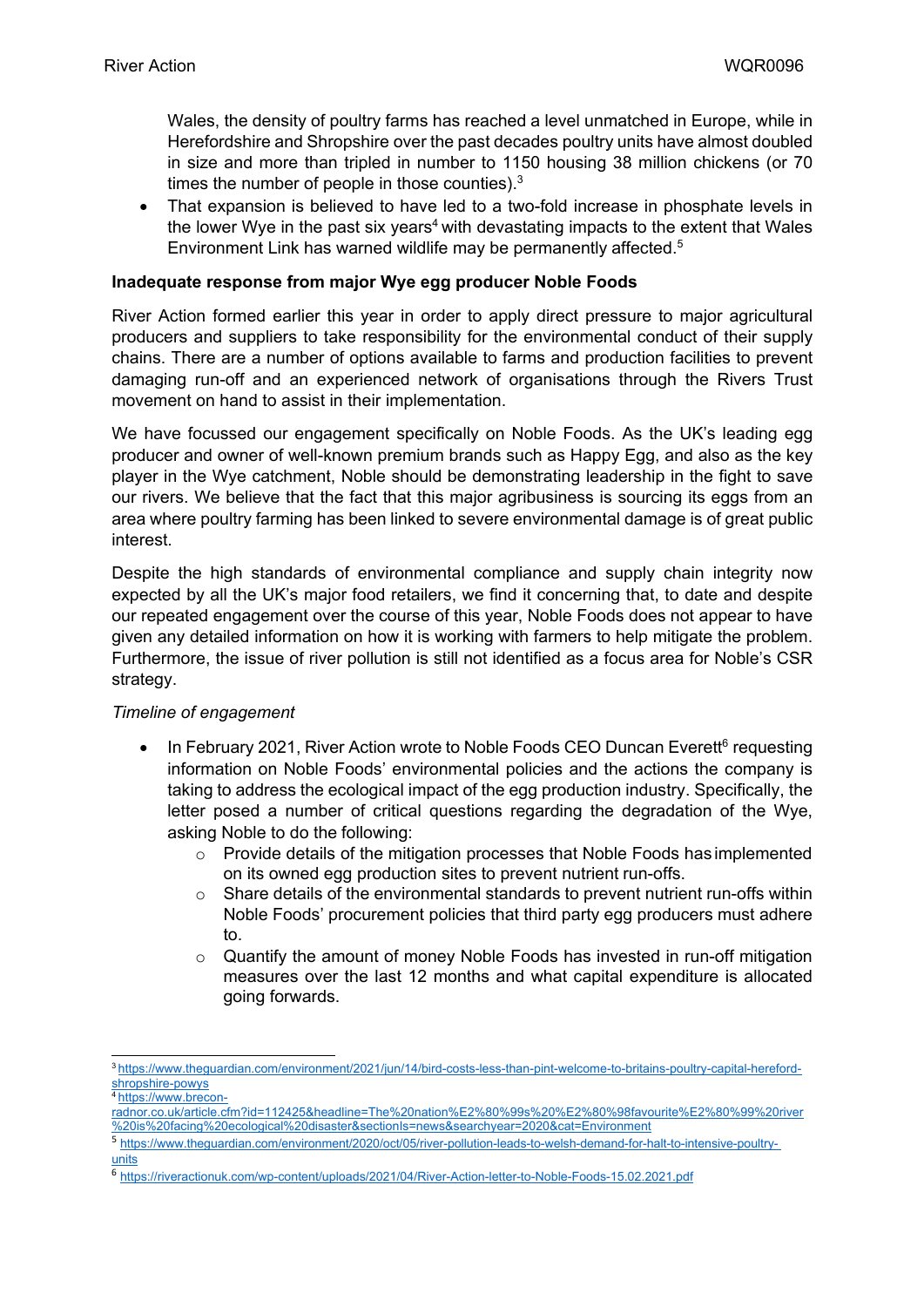- $\circ$  Provide details of their reported work to remedy pollution with the Wye and Usk Foundation: what this comprises; what the likely outputs are and when they will be implemented.
- $\circ$  State whether supplying major UK supermarkets eggs from an area where poultry farming is linked to environmental degradation contravenes of the environmental standards expected by those major customers.
- $\circ$  In the context of the issues surrounding nutrient run-offs, give evidence of the policies and practices implemented to support Noble Foods' claim that they "strive for sustainability in all that [they] do".
- o Justify the omission from Noble Foods' recent 'Environmental Sustainability Programme' of any reference to arguably the most significant environmental issue facing the business – ecological damage done by nutrient run-off of chicken excrement into river systems.
- $\circ$  Supply a copy of Noble Foods' Environmental Report with immediate effect.
- Mr Everett responded in March 2021<sup>7</sup> informing River Action that Noble Foods is 'working on site visits gaining a greater insight and understanding of the issues faced on farms dealing with soil health, nutrient and water management' and that they were working in close partnership with the Wye and Usk Foundation to consider how to address the major issue of nutrient run-off.
- Shortly thereafter, River Action responded to welcome the above but also to express major concerns as to why these basic environmental assessments are only startingto take place now and secondly why these critical actions had not taken place before the construction of Intensive Poultry Units. Accordingly, River Action called as a matter of urgency for Noble Foods to:
	- $\circ$  Provide a time commitment of when site visits will be completed and publish a summary of findings and details of the plan **to address the issue of nutrient run-off.**
	- o Publicly commit to a **nutrient mitigation plan** with an implementation timetable.
	- o Commit to **invest an appropriate and disclosed level of capital expenditure** to implement measures to tackle nutrient run-off.
	- o **Publish an environmental code of standards** that third-party producers must adhere to in order to be contracted as a Noble Foods supplier.
	- o **Publish a credible environmental policy statement** on the Noble Foods website.
- In May 2021, Noble Foods announced the sale of its Gu Puds brand to Exponent. While the price was undisclosed, it was reported that industry sources believed it to be in the region of £150m. River Action publicly called $8$  on Noble Foods to reinvest a significant part of these proceeds to implement much-needed environmental mitigation measures to clean up the extensive nutrient pollution originating from its Intensive Poultry Units in the Wye Valley.
- In July 2021, River Action Chairman Charles Watson once again wrote to Noble Foods CEO Duncan Everett<sup>9</sup> following a conference presentation by Noble's Agriculture Director who outlined four key focus areas of Noble's sustainability goals, which did not include river pollution. The letter expressed disbelief that one of the UK's major food producers would not perceive this as a top four sustainability issue relating to its

<sup>7</sup> <https://riveractionuk.com/wp-content/uploads/2021/04/Letter-from-Duncan-Everett-to-Charles-Watson.pdf> <sup>8</sup> https://riveractionuk.com/blog/river-action-urges-noble-foods-to-invest-vast-gu-puds-sale-profits-into-urgent-action-on-farmpollution/

<sup>9</sup> <https://riveractionuk.com/wp-content/uploads/2021/07/Charles-Watson-Noble-Foods-letter-July-2021.pdf>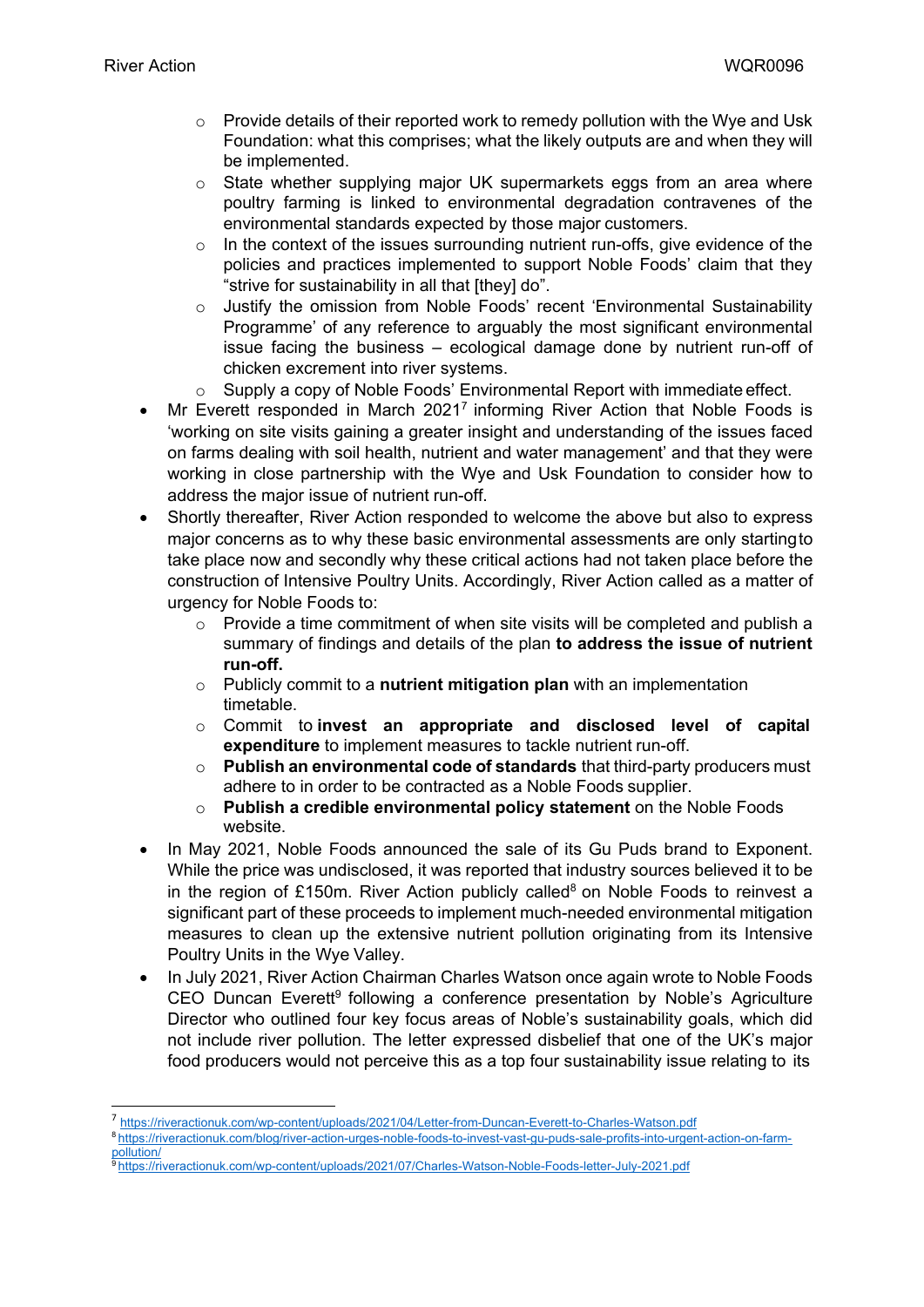owned agricultural units and those of its third party supply chains, and to reiterate our questions above.

 We have had no further response to our last two letters and, six months after our first engagement with Noble we are no closer to understanding their timeline for and financial commitment to tackling river pollution relating to their supply chain. It is now our intention to raise these critical issues with Noble Foods' major supermarket customers.

#### **Inability of underfunded Environment Agency to address agricultural pollution**

It is our view that action by individual companies is not only a moral duty of businesses operating in the context of a climate and nature crisis, but also makes financial sense given the increasing awareness of and demand for sustainability by investors and customers alike. However, actions at the farm or business level must be enabled and driven by an effective overarching policy environment: it is critical that a strengthened regulatory framework is created which both rewards and incentivises good practice at the farm level and which requires that the food processing industry pays its share in supporting farmers financially in implementing the necessary remedies.

An area of particular concern to us, which has become increasingly clear through the course of our campaigning, is the complete collapse in environmental protection across the UK which means that polluters (agricultural and otherwise) continue to get away with degrading our rivers: without addressing the current lack of enforcement against river polluters we can only tackle the symptoms of the crisis rather than the cause.

The Environment Agency has publicly stated that it lacks the resources to tackle agricultural pollution. Recent evidence of this, which may be of interest to the Committee includes -

- An April 2021 report<sup>10</sup> published by Salmon and Trout Conservation which found that:
	- $\circ$  At the 2018-19 rate of inspections, each farm business could expect to receive just one visit in the next 263 years.
	- $\circ$  With the overall EA agricultural budget just £650,000 with only a small fraction of that being for regulatory visits and enforcement action, assuming that ¼ of the agricultural budget is aimed at the 2018 Farming Regulations for Water, that would equate to about £1.50 for regulating each of the country's 106,000 farming businesses.
- A Freedom of Information request to the Environment Agency (NR210326) revealed that:
	- $\circ$  The EA uses Grant in Aid from Government to fund its action and received no additional funding when the Farming Rules for Water were introduced.
	- o The core Grant in Aid for the Environment and Business side of the EA's work (which includes waste crime, incident response, enforcement activity, monitoring, regulation, planning, advice and stakeholder engagement) has fallen from £117 million in 2010/11 to £40 million in 2020/21. That is a cut of 75% in real terms.
	- $\circ$  The EA's 14 Area teams received a combined total of around £0.32 million from this budget for agricultural enforcement in 2019/20, equating to about 0.65 FTE per Area available for enforcing this suite of regulations.
- Following a Freedom of Information request (Reference NR215030), River Action received letters from Environment Agency Chair Emma Howard Boyd to the Secretary of State George Eustice MP regarding the lack of funding available to the Environment

<sup>&</sup>lt;sup>10</sup> [https://salmon-trout.org/wp-content/uploads/2021/04/Doing-its-job.stc\\_.pdf](https://salmon-trout.org/wp-content/uploads/2021/04/Doing-its-job.stc_.pdf)